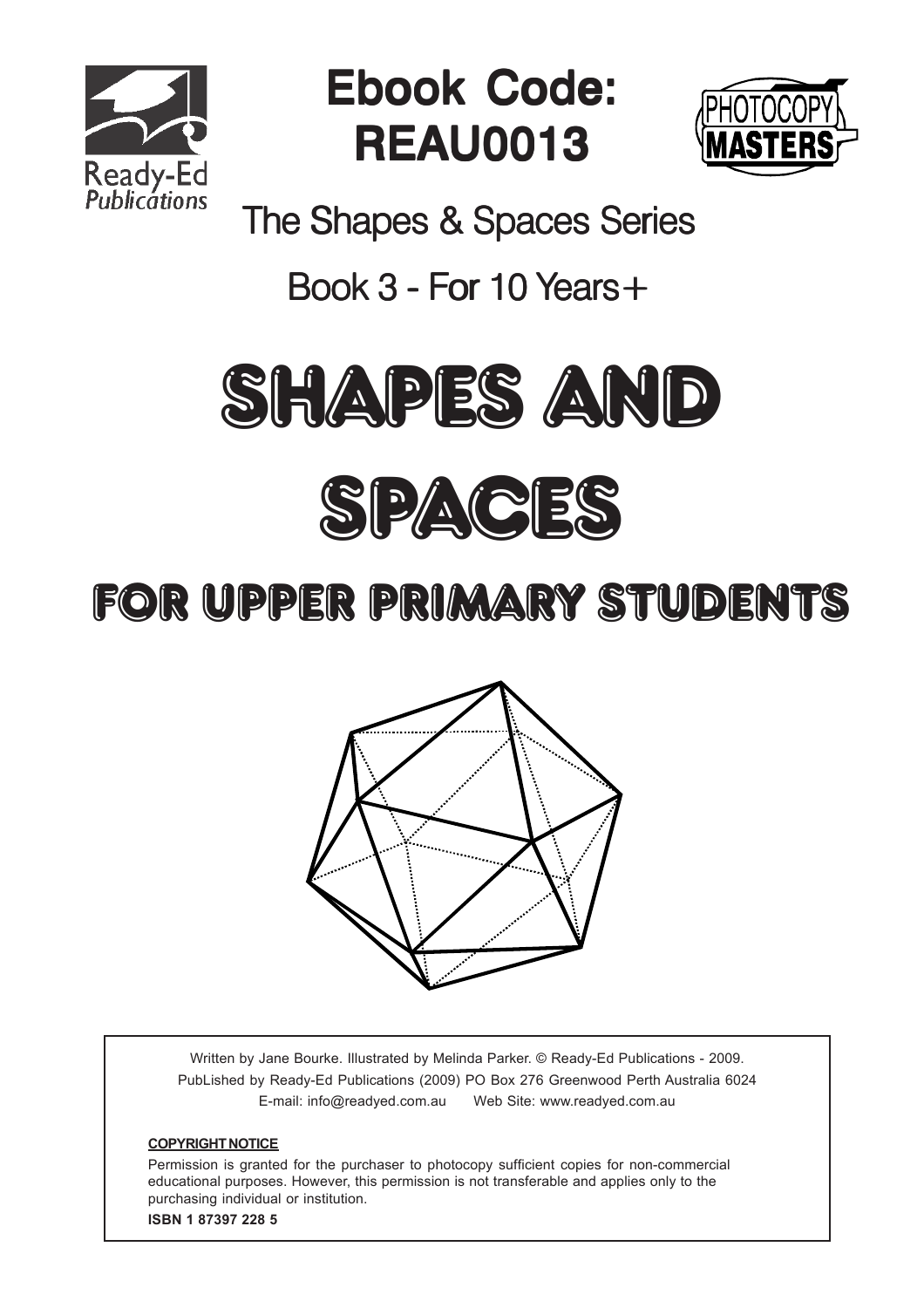# **CONTENTS**

| Symmetry and Regular Polygons 11 |  |
|----------------------------------|--|
| Point Symmetry of 2D Shapes  12  |  |
|                                  |  |
|                                  |  |
|                                  |  |
|                                  |  |
|                                  |  |
|                                  |  |
|                                  |  |
|                                  |  |
|                                  |  |
|                                  |  |
|                                  |  |
|                                  |  |
|                                  |  |
|                                  |  |
|                                  |  |
|                                  |  |

#### **Nets for 3D Models**

| Hexagonal & Octagonal Pyramid 33 |  |
|----------------------------------|--|
|                                  |  |
|                                  |  |
|                                  |  |
|                                  |  |
|                                  |  |
|                                  |  |
|                                  |  |
|                                  |  |
|                                  |  |
|                                  |  |
|                                  |  |
|                                  |  |
|                                  |  |
|                                  |  |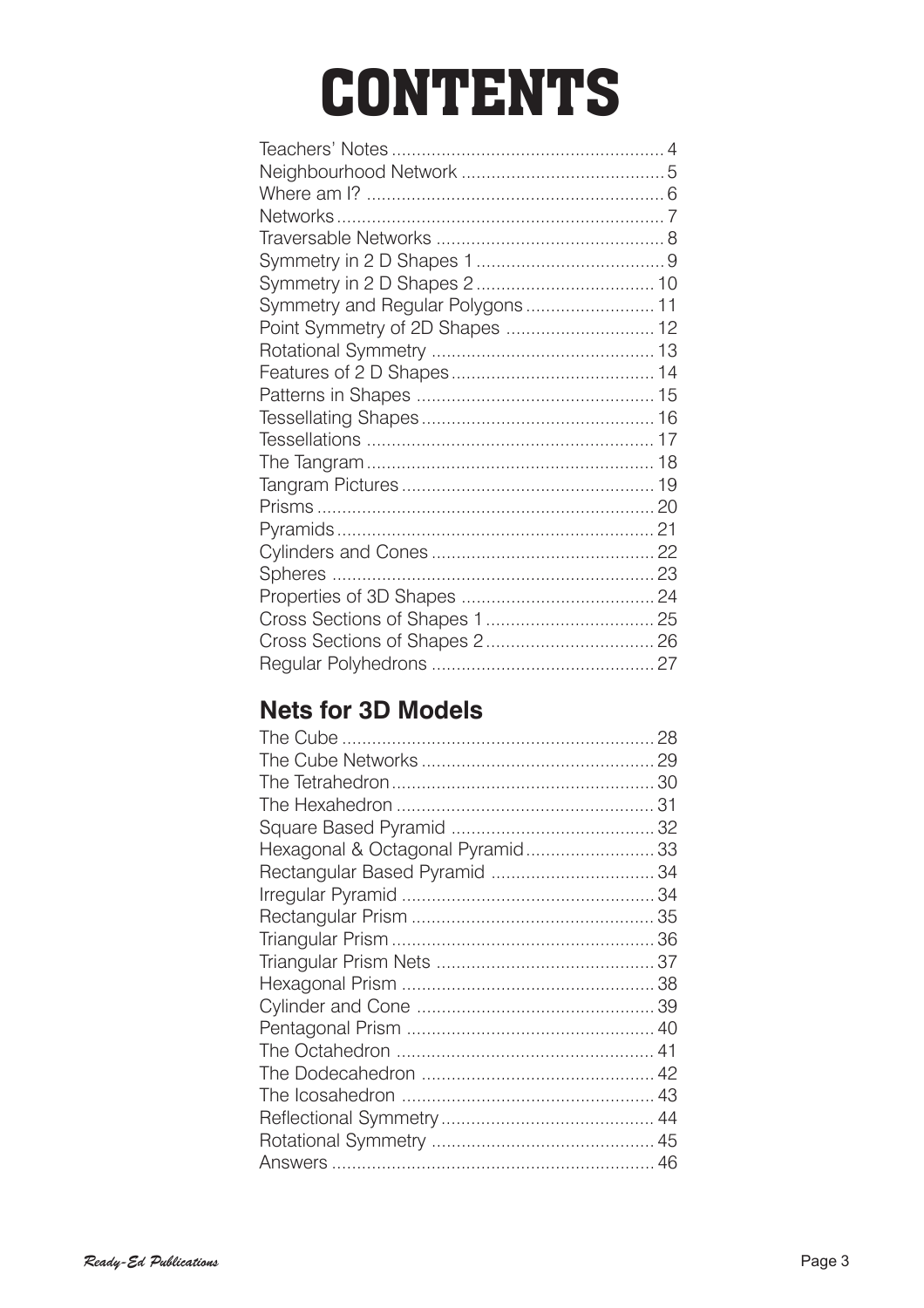# NEIGHBOURHOOD NETWORK

 $\Box$  Using the grid below, draw a detailed map of where you live in relation to your school. Include roads and other buildings such as friends' houses, shops and parks. Draw your diagram to scale. For example one square could equal 100 metres, or if you live further away, one square could equal one kilometre.

| Highlight the route you take to get to school each morning, either by vehicle, bike or walking.            |  |  |  |  |  |  |
|------------------------------------------------------------------------------------------------------------|--|--|--|--|--|--|
| $\Box$ Describe in words the path you would take to get to your friend's house from your school.           |  |  |  |  |  |  |
|                                                                                                            |  |  |  |  |  |  |
|                                                                                                            |  |  |  |  |  |  |
|                                                                                                            |  |  |  |  |  |  |
|                                                                                                            |  |  |  |  |  |  |
|                                                                                                            |  |  |  |  |  |  |
|                                                                                                            |  |  |  |  |  |  |
|                                                                                                            |  |  |  |  |  |  |
|                                                                                                            |  |  |  |  |  |  |
| <b>Challenge:</b><br>Find the location of your house in a street directory and ask your teacher if you can |  |  |  |  |  |  |

Find the location of your house in a street directory and ask your teacher if you can photocopy the page. Highlight the different routes you could take to get to your school.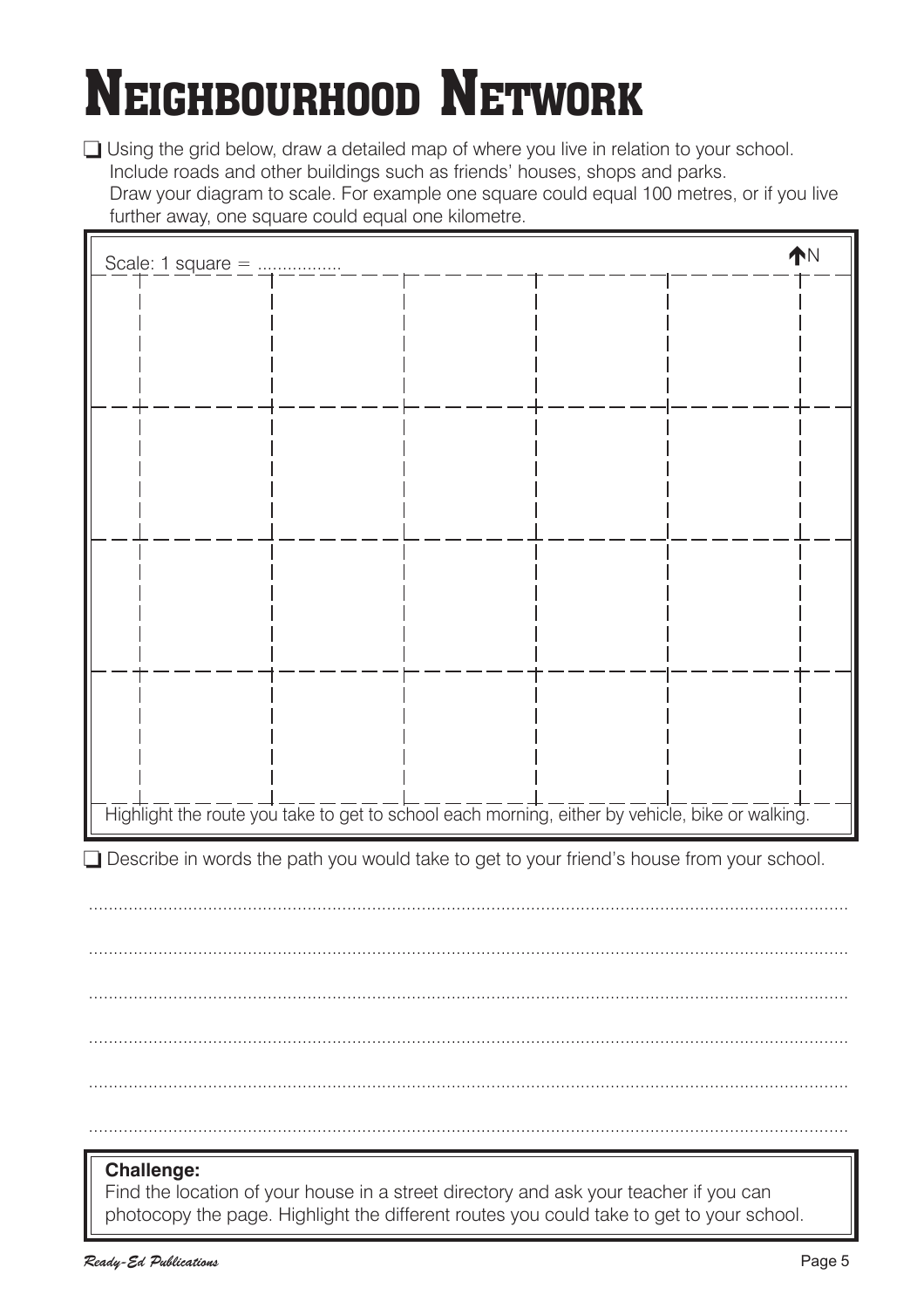# SYMMETRY IN 2 D SHAPES 1

#### **A shape has line symmetry if both its parts match when it is folded along a line.**

The shapes below have line symmetry.



 $\Box$  In two of the shapes above, another line of symmetry can be drawn. Mark these lines onto the shapes.

 $\Box$  Show all the lines of symmetry on each of the shapes below.







 $\Box$  Mark the lines of symmetry onto the irregular shapes below.



Some lines have been marked on these shapes, yet only one line is the line of symmetry. Trace over the correct line in red.

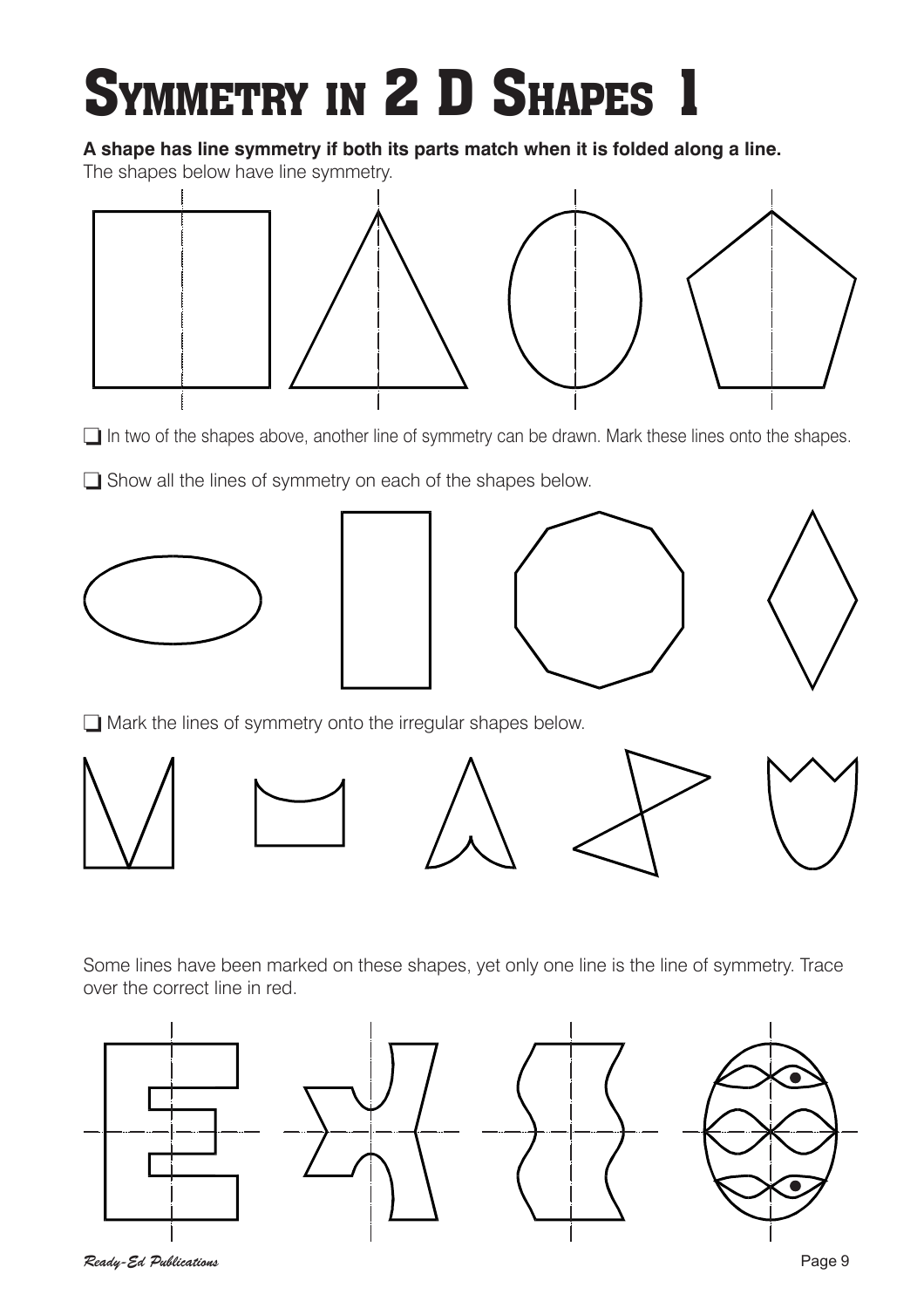### PATTERNS IN SHAPES

 $\Box$  In the hexagon below the pattern has been formed by drawing diagonals from each point to all other points. Identify some of the shapes that can be seen.



Colour an irregular quadrilateral blue. Colour a scalene triangle red. Colour an isosceles triangle green. Colour a kite shape in yellow. How many rectangles can you see? How many diamonds can you find? How many equilateral triangles can you see?

 $\Box$  Draw in the diagonals in the shapes below and then colour in a symmetrical design.

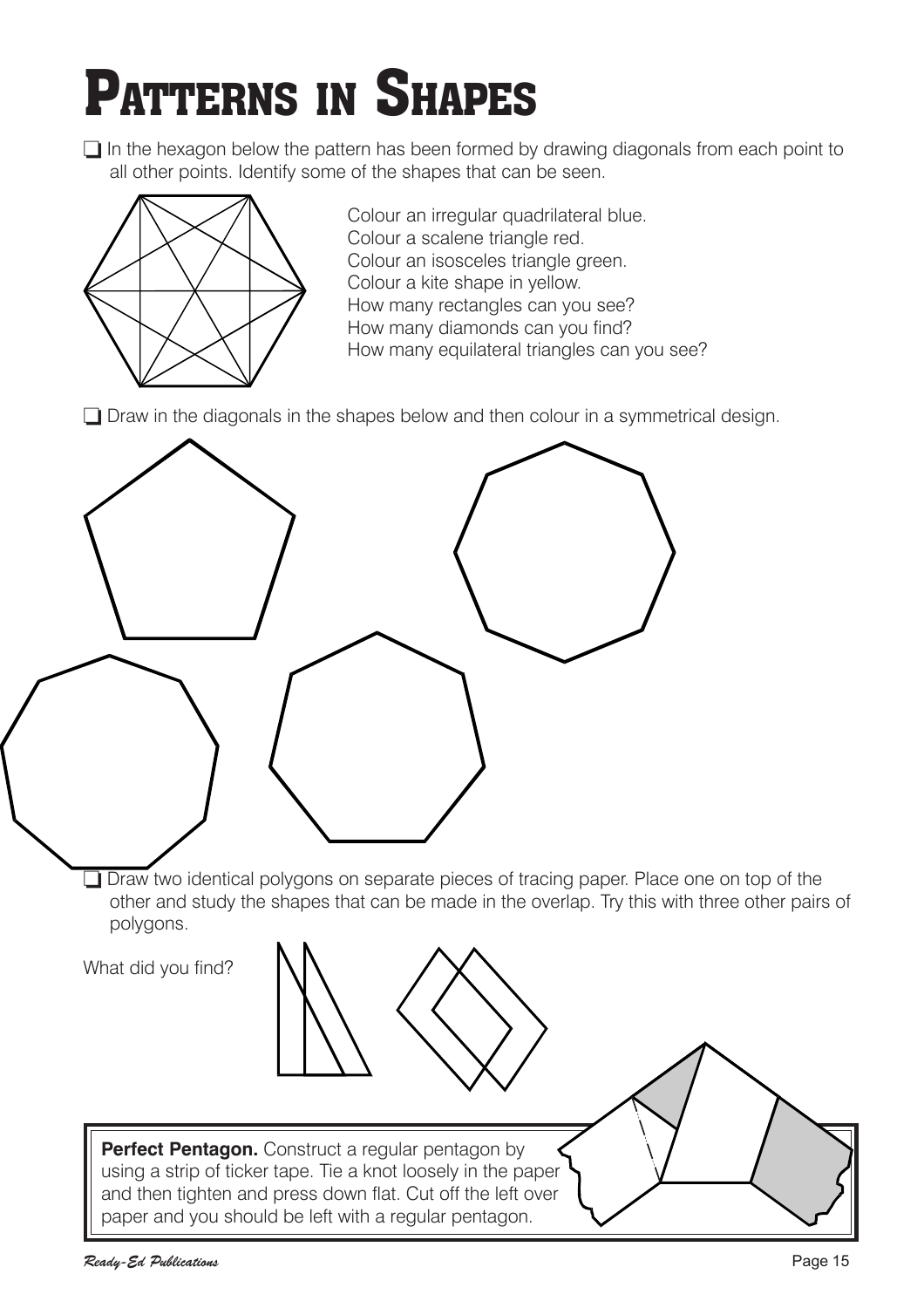### **TESSELLATIONS**

#### **Some irregular polygons will also tessellate.**

 $\Box$  Make a unique tessellation by designing a shape on a square piece of card. First draw a line of any shape through a square. Cut along this line and then slide one half over the other. Use the shape on the right as a template to make a tessellation on the back of this page.



**Challenge:** If the original square you used had sides of 5 cm, what will be the area of the new shape you have made?

Some shapes will not tessellate on their own unless additional shapes are used. These are known as semi-regular tessellations.





 $\Box$  Create a semi-regular tessellation by copying a number of shapes onto card and then tracing around them. Experiment on the back of this page with pairs of shapes and groups of three or more shapes. Create a tiling pattern in the box below and colour the shapes in.